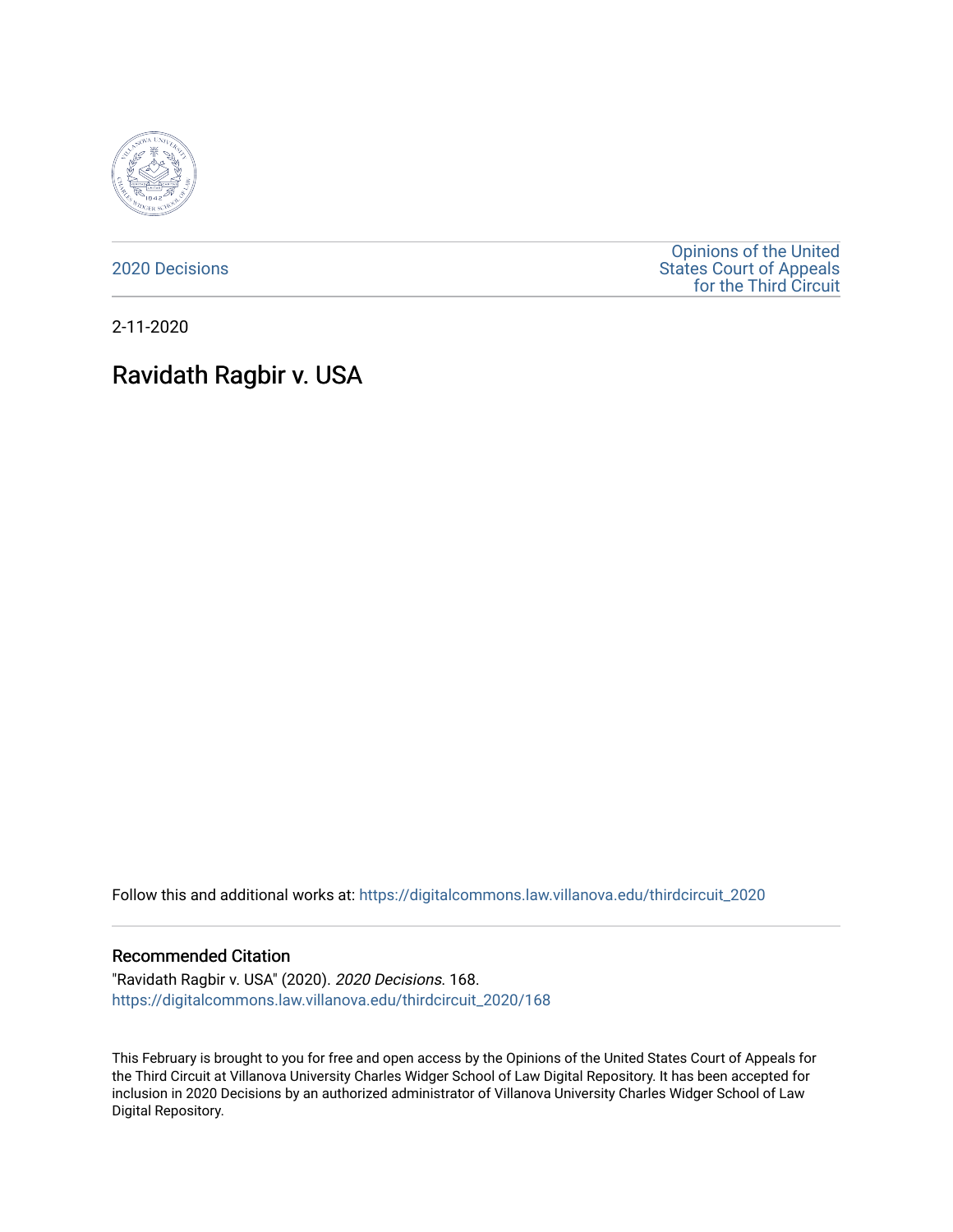#### **PRECEDENTIAL**

# UNITED STATES COURT OF APPEALS FOR THE THIRD CIRCUIT

\_\_\_\_\_\_\_\_\_\_\_\_\_

No. 19-1282 \_\_\_\_\_\_\_\_\_\_\_\_\_

# RAVIDATH RAGBIR, Appellant

v.

# UNITED STATES OF AMERICA \_\_\_\_\_\_\_\_\_\_\_\_\_

On Appeal from the United States District Court for the District of New Jersey District Court No. 2-17-cv-01256 District Judge: The Honorable Kevin McNulty

Argued October 30, 2019

Before: SMITH, *Chief Judge*, HARDIMAN, and PHIPPS, *Circuit Judges*

(Filed: February 10, 2020)

# Alina Das Amy Joseph **[ARGUED]** Jessica Rofe Daniela Ugaz **[ARGUED]** Washington Square Legal Services, Inc. Immigrant Rights Clinic 245 Sullivan Street 5th Floor New York, NY 10012

R. Scott Thompson Wollmuth Maher & Deutsch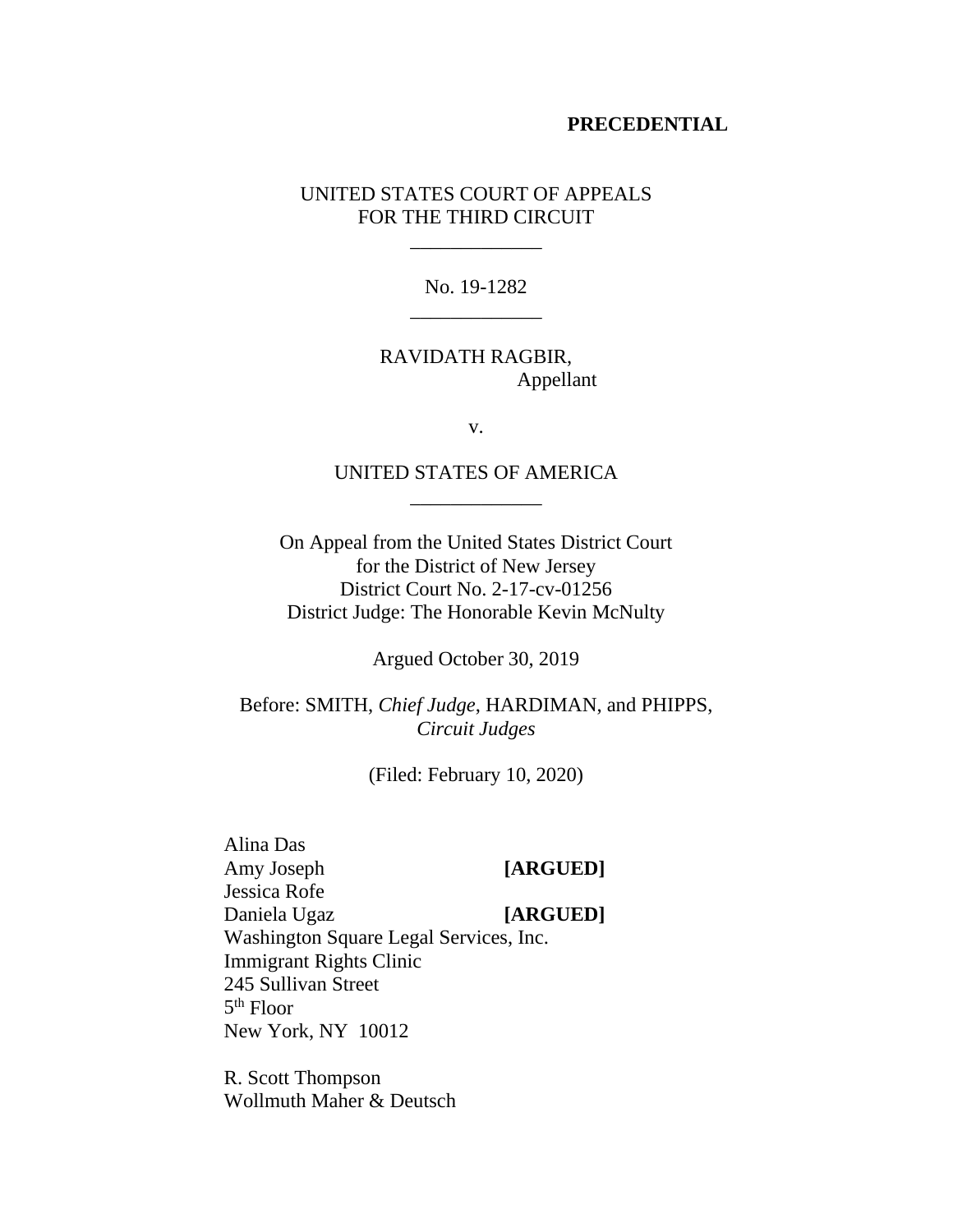500 Fifth Avenue  $12<sup>th</sup>$  Floor New York, NY 10110 *Counsel for Appellant*

Mark E. Coyne **[ARGUED]** Office of United States Attorney 970 Broad Street Room 700 Newark, NJ 07102 *Counsel for Appellee*

Lawrence S. Lustberg Gibbons One Gateway Center Newark, NJ 07102 *Counsel for Amici Immigrant Defense Project and National Immigration Project of the National Lawyers Guild in Support of Appellant*

> OPINION \_\_\_\_\_\_\_\_\_\_\_\_\_\_\_\_

> \_\_\_\_\_\_\_\_\_\_\_\_\_\_\_\_

SMITH, *Chief Judge.*

Ravidath Ragbir, a green card holder from Trinidad and Tobago, was convicted of mortgage fraud in 2000. Because the loss attributable to the fraud exceeds \$10,000, the Department of Homeland Security seeks to remove Ragbir to his native country. To avoid the immigration consequences collateral to his conviction, Ragbir filed a petition for a writ of error coram nobis, seeking either a new trial or resentencing. Because Ragbir fails to meet the requirements for issuance of the writ, we will affirm the District Court's denial of the petition.

**I**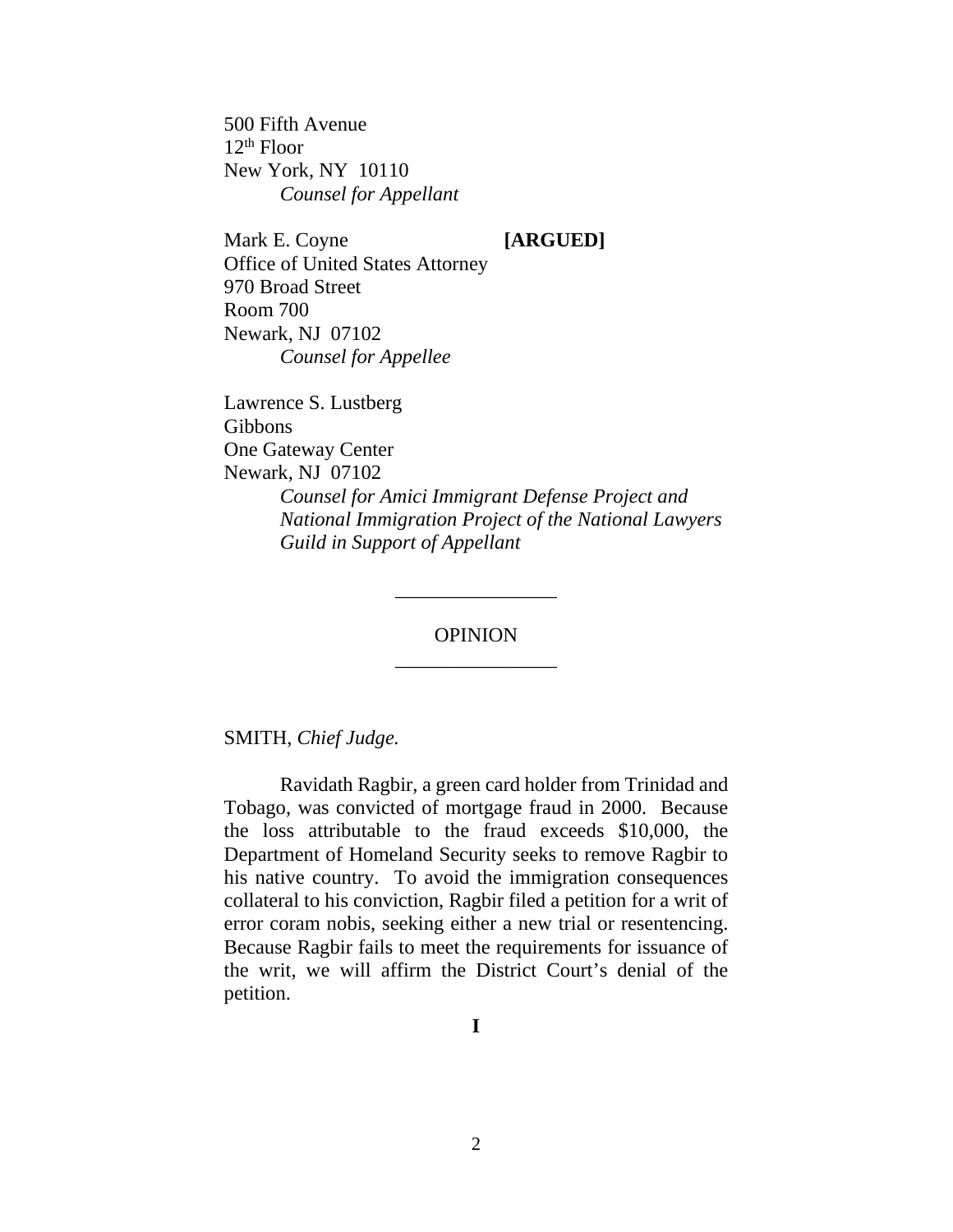#### *A. District of New Jersey Felony Conviction*

Ragbir came to the United States as a lawful permanent resident in 1994, and by the late 1990s, he worked in sales at Household Finance Corporation ("HFC"). At HFC, Ragbir was responsible for soliciting mortgage applications, conducting initial reviews, and referring appropriate applications to the company's underwriter. A real estate broker going by the name of Robert Taylor—whose actual name was Robert Kosch—recruited individuals to submit fraudulent mortgage applications, which Ragbir preliminarily approved. After HFC had disbursed large sums of money, company investigators and the police began questioning various employees, including Ragbir, about the fraudulent applications.

Ragbir and four others were eventually indicted on six counts of wire fraud and one count of conspiracy to commit wire fraud under 18 U.S.C. §§ 371, 1343. The indictment alleged that Ragbir accepted and preliminarily approved fraudulent applications from individuals that Kosch hired to pose as loan applicants. Attorney Patricia Lee represented Ragbir in the criminal proceedings, and before trial, he raised with her his concerns about the immigration consequences of a conviction. Attorney Lee advised Ragbir that a conviction *could* result in deportation, but Ragbir mistakenly gathered that a conviction alone *would* make him deportable.

At his November 2000 trial, the government presented Ragbir's confession to the police. Although defense counsel challenged the accuracy of the transcribed confession, the jury found Ragbir guilty on all counts. The jury was not required, however, to make a loss determination, so that issue was addressed at sentencing. Defense counsel and the government vigorously disputed the dollar figure, but the two sides eventually reached an agreement that the actual loss was between \$350,000 and \$500,000.<sup>1</sup> Attorney Lee counseled

<sup>&</sup>lt;sup>1</sup> The government's initial loss calculation was over \$1 million, which Attorney Lee challenged in various ways: she objected to the draft presentence report; looked for analysis of title searches, appraisals, deeds, defects in title, and whether HFC could recover the properties; attempted to persuade the government that the loss calculation should exclude bargained-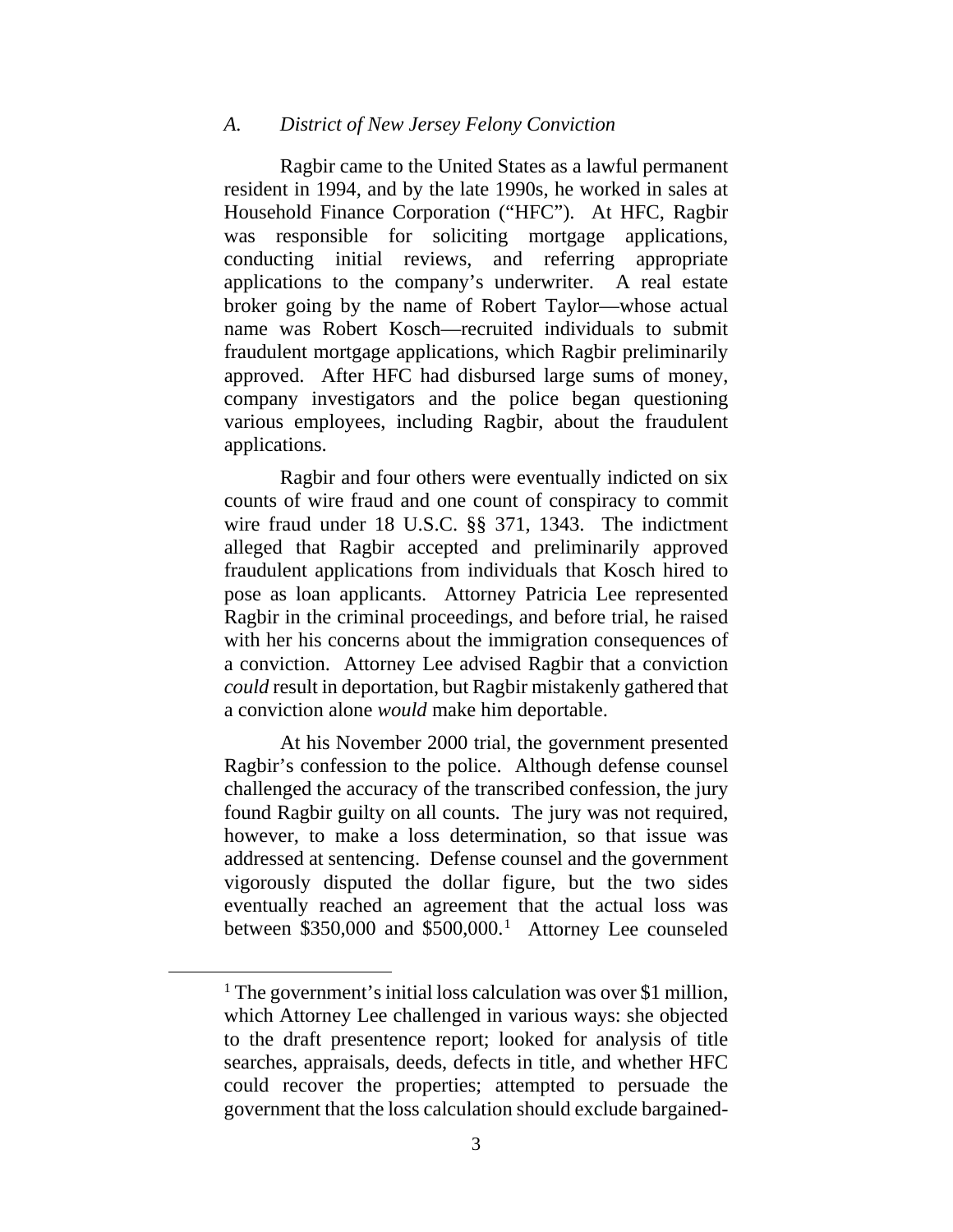Ragbir to waive his right to a hearing at which the prosecution and the defense could present evidence about what sentence is appropriate and to stipulate to the agreed-upon range. Ragbir agreed to the stipulation, believing that his convictions alone made him deportable; the amount of loss, in his view, was irrelevant.2 The District Court adopted the stipulation, sentencing Ragbir to thirty months' imprisonment, three years' supervised release, and \$350,001 in restitution.

Ragbir appealed, and the service of his sentence was delayed pending the appeal. Ragbir's appellate counsel, Anthony Fusco, asserted a variety of claims—among them, that Ragbir's confession was involuntary and the evidence at trial was insufficient to find Ragbir guilty. This Court affirmed Ragbir's convictions and sentence, *United States v. Ragbir*, 38

 $\overline{a}$ 

Of the eighteen transactions involved in this case, Ragbir asserts that only eight loans, five indicted and three unindicted, can be properly attributed to him. HFC had disbursed \$557,697.31 on these eight loans. But it may have had no enforceable security interest in certain properties pledged as collateral. For example, the nominal borrowers for three of the fraudulent disbursements never authorized the loans taken out in their names. HFC disbursed approximately \$290,000 for these three loans, and the record shows that it recovered only \$7,250. Moreover, one loan was based on a forged deed, so HFC could not foreclose on the mortgaged property to recover its \$103,000 expenditure.

Despite defense counsel's efforts, the government sought a dollar loss exceeding \$800,000. It took considerable negotiation before the government agreed to a stipulation of around \$350,000, and the trial court stated that there was no doubt the loss could exceed that amount. Looking solely at the five indicted loans, the District Court concluded that the actual loss was \$426,048.03.

<sup>2</sup> A crime of fraud or deceit causing a loss exceeding \$10,000 may qualify as an aggravated felony, triggering potential immigration consequences.  $8 \text{ U.S.C.} \frac{8}{9} \frac{1101(a)(43)(M)(i)}{i}$ .

for interest; and opposed HFC's efforts to increase the loss amount by including investigation fees and costs of potential foreclosures. After several months of negotiations, the parties agreed that only HFC's actual loss—the shortfall after accounting for payments and collateral—could count for purposes of sentencing.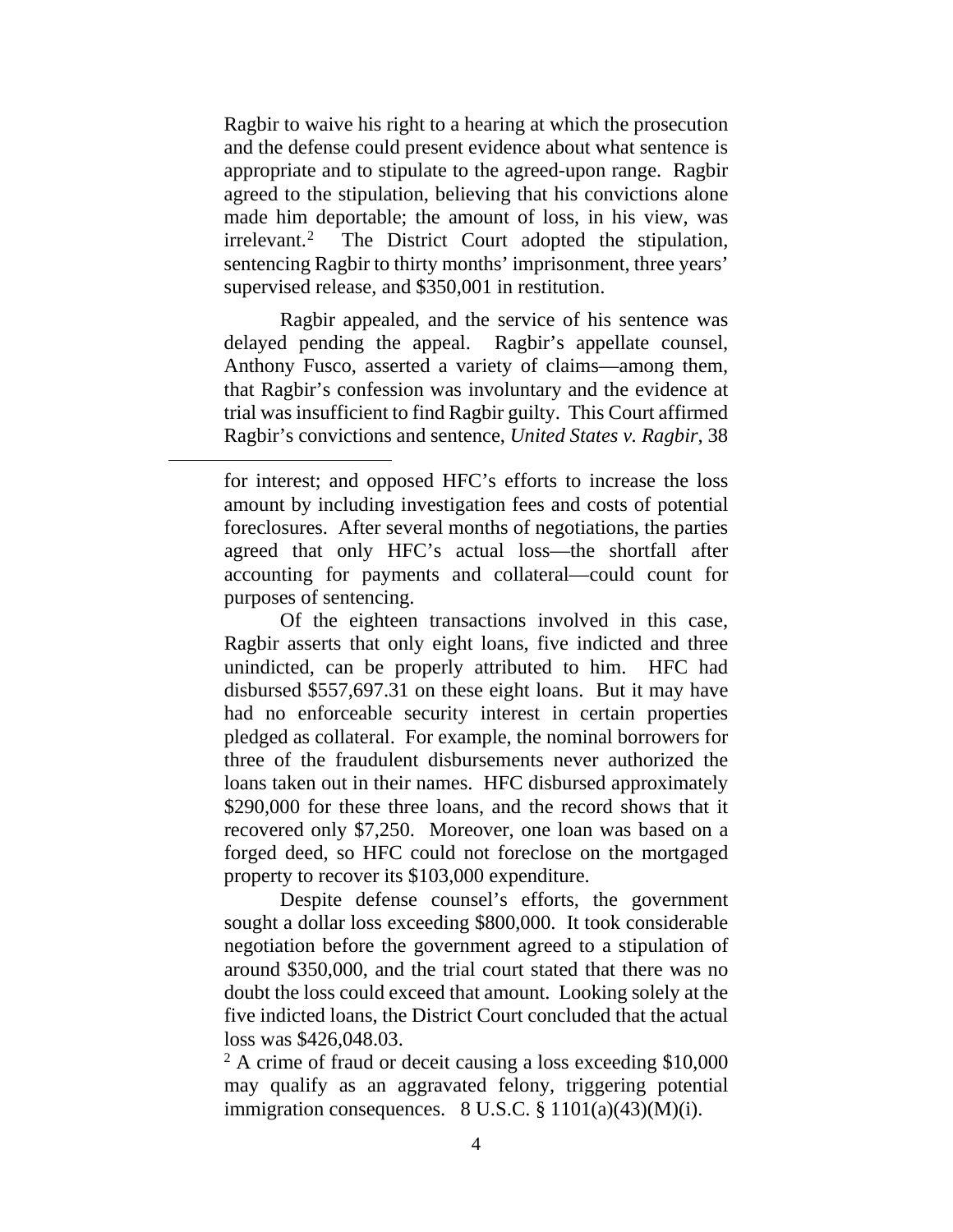F. App'x 788 (3d Cir. 2002), and the United States Supreme Court denied certiorari. *Ragbir v. United States*, 537 U.S. 1089 (2002). Ragbir never sought relief under § 2255.

Ragbir began serving his sentence in February 2004. While imprisoned, he consulted with a lawyer about seeking post-conviction relief but was told that nothing could be done. Ragbir's supervised release began in May 2006 and concluded on May 22, 2009.

#### *B. Immigration Related Proceedings*

Upon completion of his prison sentence in May 2006, Ragbir was placed in immigration custody while the Department of Homeland Security ("DHS") commenced removal proceedings. It was during those proceedings that Ragbir learned that his stipulation to a loss of more than \$10,000, rather than his convictions themselves, was what made him deportable. Ragbir's immigration counsel, David Kim, recognized the significance of the loss stipulation and represented to the Immigration Judge ("IJ") that a criminal defense attorney would be hired to attempt to vacate the underlying convictions. Despite this representation, Ragbir did not pursue a collateral attack. On August 7, 2006, the IJ held that Ragbir's convictions constituted aggravated felonies and ordered him removed from the United States.

On review, the Board of Immigration Appeals ("BIA") affirmed the IJ's order. Ragbir sought review of the decision, and in February 2008, DHS placed Ragbir on supervised release pending resolution of his petition. The Second Circuit upheld the BIA's decision in 2010, *Ragbir v. Holder*, 389 F. App'x 80 (2d Cir. 2010), and the Supreme Court denied certiorari. *Ragbir v. Holder*, 565 U.S. 816 (2011).

Later that year, Ragbir married an American citizen. Together, they applied for an immigrant visa based on their marriage and received approval in November 2011. The following month, DHS granted Ragbir a stay of removal. Ragbir filed a motion to reopen the proceedings before the BIA based on his having an immigrant visa and the Supreme Court's decision in *Skilling v. United States*, 561 U.S. 358 (2010) (narrowing honest services fraud). On May 15, 2012, the BIA denied the motion, stating that the issues surrounding Ragbir's conviction were properly the subject of the federal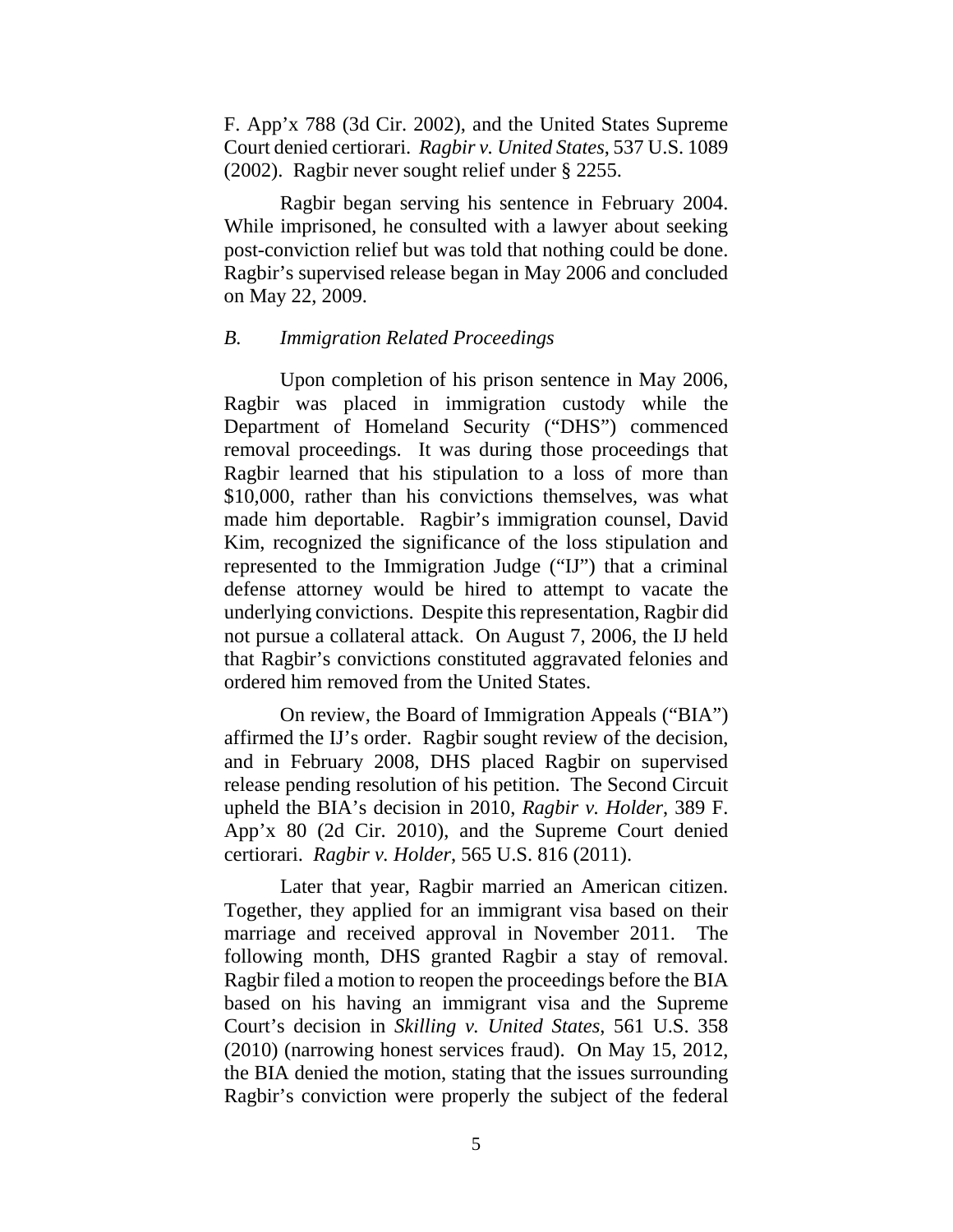courts. Ragbir filed a petition for review which was unsuccessful. *Ragbir v. Lynch*, 640 F. App'x 105 (2d Cir. 2016).

DHS eventually elected not to renew its discretionary stay of removal, and on January 11, 2018, Ragbir was taken into immigration custody. Ragbir then challenged his detention under 28 U.S.C. § 2241 in the United States District Court for the Southern District of New York, which granted his habeas petition and ordered him released. *Ragbir v. Sessions*, No. 18-cv-236, 2018 WL 623557 (S.D.N.Y. Jan. 29, 2018). On March 23, 2018, the United States District Court for the District of New Jersey entered a stay of removal. The Second Circuit likewise stayed removal. *See Ragbir v. Homan*, 923 F.3d 53 (2d Cir. 2019).

## *C. Coram Nobis Proceedings*

After the BIA denied Ragbir's motion to reopen the proceedings in May 2012, he filed a petition seeking a writ of error coram nobis in the United States District Court for the District of New Jersey on November 30, 2012. In that petition, Ragbir asserted that his conviction should be overturned because jury instructions given at his trial were erroneous in light of later Supreme Court rulings—*Skilling* (2010) (narrowing honest-services fraud) and *Global-Tech Appliances, Inc. v. SEB S.A.*, 563 U.S. 754 (2011) (clarifying willful blindness). He also claimed ineffective assistance of counsel based on Attorney Lee's (1) failure to explain that the loss attributed to his conviction would have immigration consequences and (2) advice to forego a sentencing hearing. Ragbir and the government decided to work toward an amicable settlement. Aware of these efforts, the District Court administratively terminated the matter without prejudice on May 30, 2013.

The parties' negotiations failed. That led Ragbir to file an amended coram nobis petition in February 2015. This amended petition included three new allegations: trial counsel was ineffective because she failed to (1) sufficiently investigate and negotiate the loss amount and (2) retain a linguistics expert to challenge the authenticity of Ragbir's confession, and appellate counsel was ineffective because he (3) failed to assert that the willful blindness jury instruction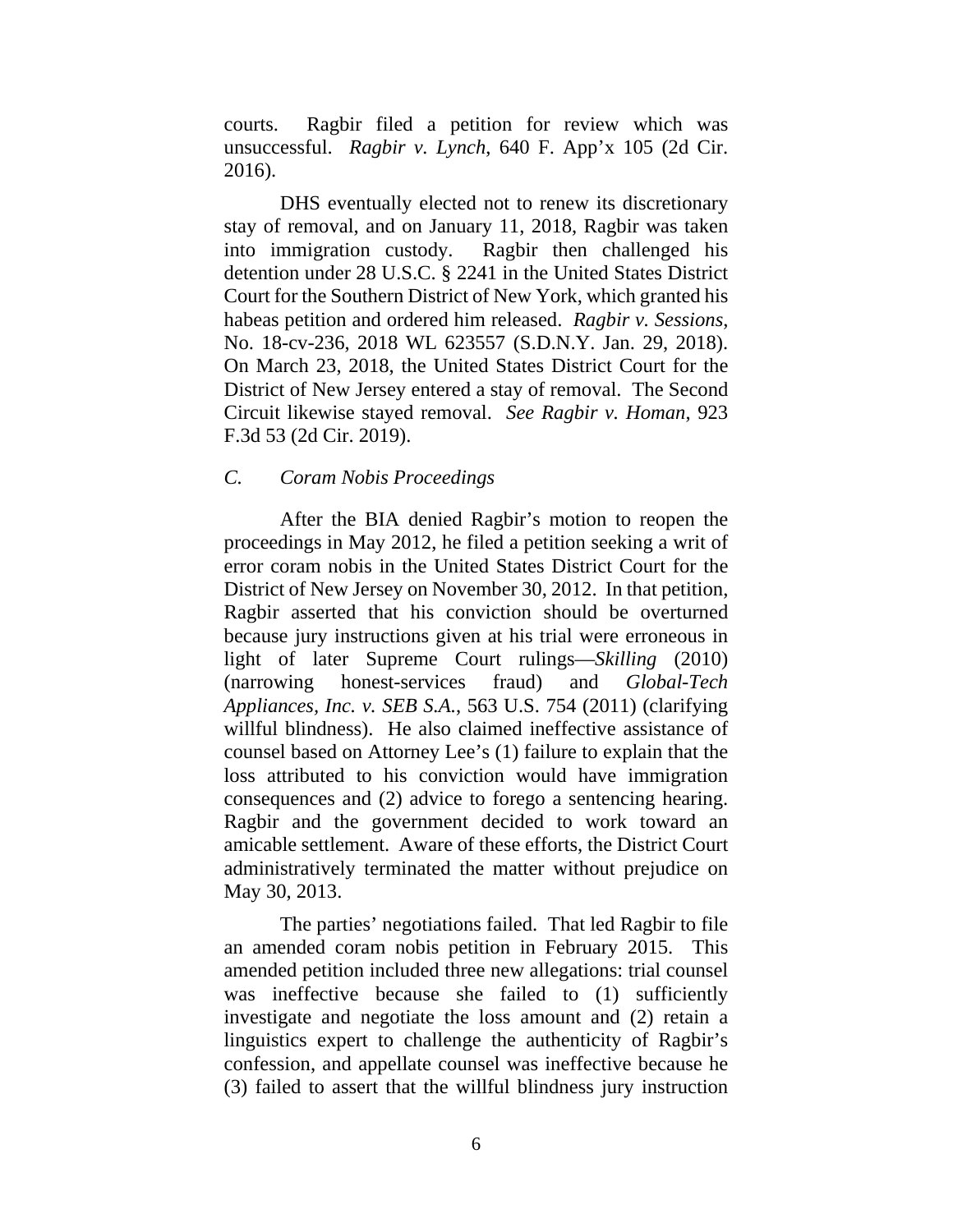was erroneous. Based on further discussions, the parties submitted a joint stipulation to voluntarily dismiss the action without prejudice pursuant to Fed. R. Civ. P.  $41(a)(1)(A)(ii)$  to allow Ragbir to pursue a presidential pardon. The District Court granted the agreed-upon relief on March 3, 2016.

Like the settlement talks, Ragbir's attempt to secure a pardon was unsuccessful. He renewed his coram nobis petition on February 22, 2017. After briefing concluded, the District Court held an evidentiary hearing on May 4, 2018 and denied coram nobis on January 25, 2019. Five days later, Ragbir filed this appeal. Ragbir asked the District Court to stay the IJ's removal order pending the disposition of this appeal. The District Court denied the request, but it extended an earlier stay, thereby allowing Ragbir to make an emergency application to this Court. We denied the emergency stay application because Ragbir failed to show that he was likely to succeed on the merits. Nonetheless, the Second Circuit stay remains in effect. *See Ragbir v. Homan*, 923 F.3d 53.

On appeal, Ragbir asserts that the District Court erred in denying his petition for a writ of error coram nobis. He claims, inter alia, (1) ineffective assistance of trial counsel due to affirmative misadvice on the immigration consequences of stipulating to a deportable loss amount; (2) ineffective assistance of trial counsel for failure to investigate, negotiate, and properly calculate the attributable loss; (3) ineffective assistance of trial counsel for not introducing expert testimony; (4) an erroneous willful blindness jury instruction permitted the finder of fact to convict Ragbir of non-criminal conduct; and (5) the "scheme or artifice to defraud" jury instruction, which Ragbir characterizes as "dishonesty type language," was unconstitutionally vague, allowing the jury to inappropriately convict him based on lawful activity.

#### **II**

This Court has jurisdiction to review the District Court's denial of coram nobis pursuant to 28 U.S.C. § 1291. Based on the standards articulated in *United States v. Orocio*, legal questions receive de novo review while clear error review applies to factual findings. 645 F.3d 630, 635 (3d Cir. 2011), *abrogated on other grounds by Chaidez v. United States*, 568 U.S. 342 (2013).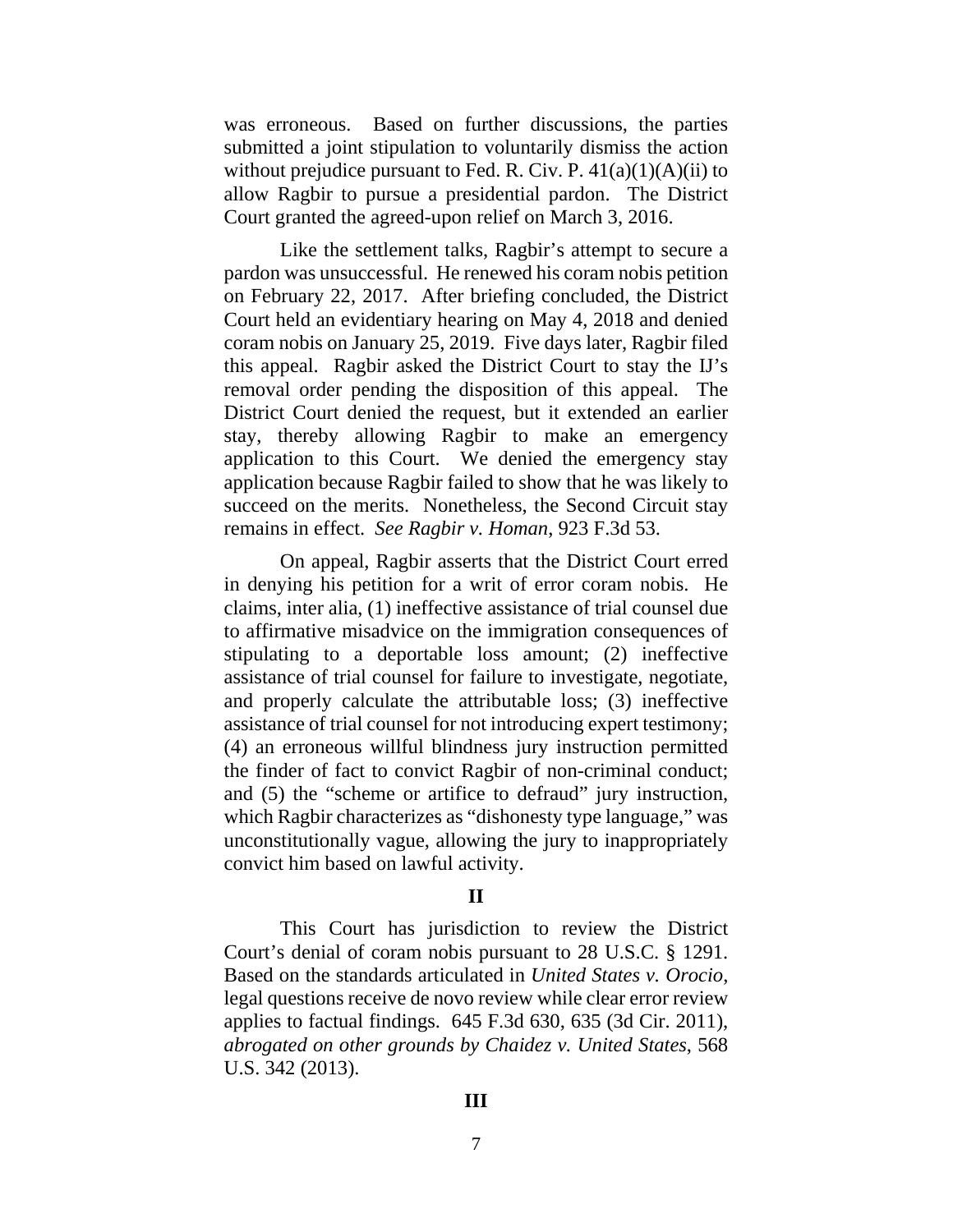At common law, appeals were not always a matter of right.3 A factual error that was unknown at the time of trial and that would have resulted in a different outcome did not give rise to a remedy until the mid-sixteenth century. 4 By then, <sup>5</sup> the judiciary had fashioned the writs of *quae coram nobis resident* ("let the record remain before us") and *quae coram vobis resident* ("let the record remain before you"), 6 which were intended to correct the occasional injustice stemming from factual errors in the Court of King's Bench and the Court of Common Pleas, respectively. 7

Coram nobis was seldom used, despite its availability in both civil and criminal cases.<sup>8</sup> Such rare invocation of the writ resulted, in part, from the requirement that the challenged judgment be erroneous in fact and not in law.<sup>9</sup> Moreover, only

<sup>6</sup> "The writs of error *coram nobis* and error *coram vobis* differed from ordinary common law writs of error. An ordinary writ of error removed a judgment from an inferior court to a superior one for review and correction of errors of law or fact. *Coram nobis* and *coram vobis*, in contrast, directed the court that rendered the judgment to correct its own error." Brendan W. Randall, *United States v. Cooper: The Writ of Error Coram Nobis and the Morgan Footnote Paradox*, 74 MINN. L. REV. 1063, 1066 n.20 (1990); *see also* W.W. Thorton, *Coram Nobis Et Coram Vobis*, 5 IND. L.J. 603, 605 (1930).

<sup>7</sup> "The English common law distinction between *coram nobis* and *coram vobis* reflects the procedural nature of the English judicial system as opposed to the substantive nature of the writs. Most American courts have shown little concern for this technical distinction and have used the terms interchangeably." Randall, *supra* note 6, at 1067 n.22; *see also* Abraham L. Freedman, *The Writ of Error Coram Nobis*, 3 TEMP. L. Q. 365, 367-68 (1929). Freedman was a member of this Court from 1964 through 1971.

<sup>8</sup> *See* Freedman, *supra* note 7, at 374; Randall, *supra* note 6, at 1066.

<sup>9</sup> FRANK, *supra* note 3, at 3.

 <sup>3</sup> ELI FRANK, CORAM NOBIS: COMMON LAW, FEDERAL, STATUTORY, WITH FORMS 1 (1953).

<sup>4</sup> Stanley H. Fuld, *The Writ of Error Coram Nobis*, 117 N.Y. L.J., June 5, 1947, at 2212.

<sup>5</sup> Just how coram nobis came to be is unclear. *See id.* (noting a 1553 reference in FitzHerbert's *Natura Brevium*).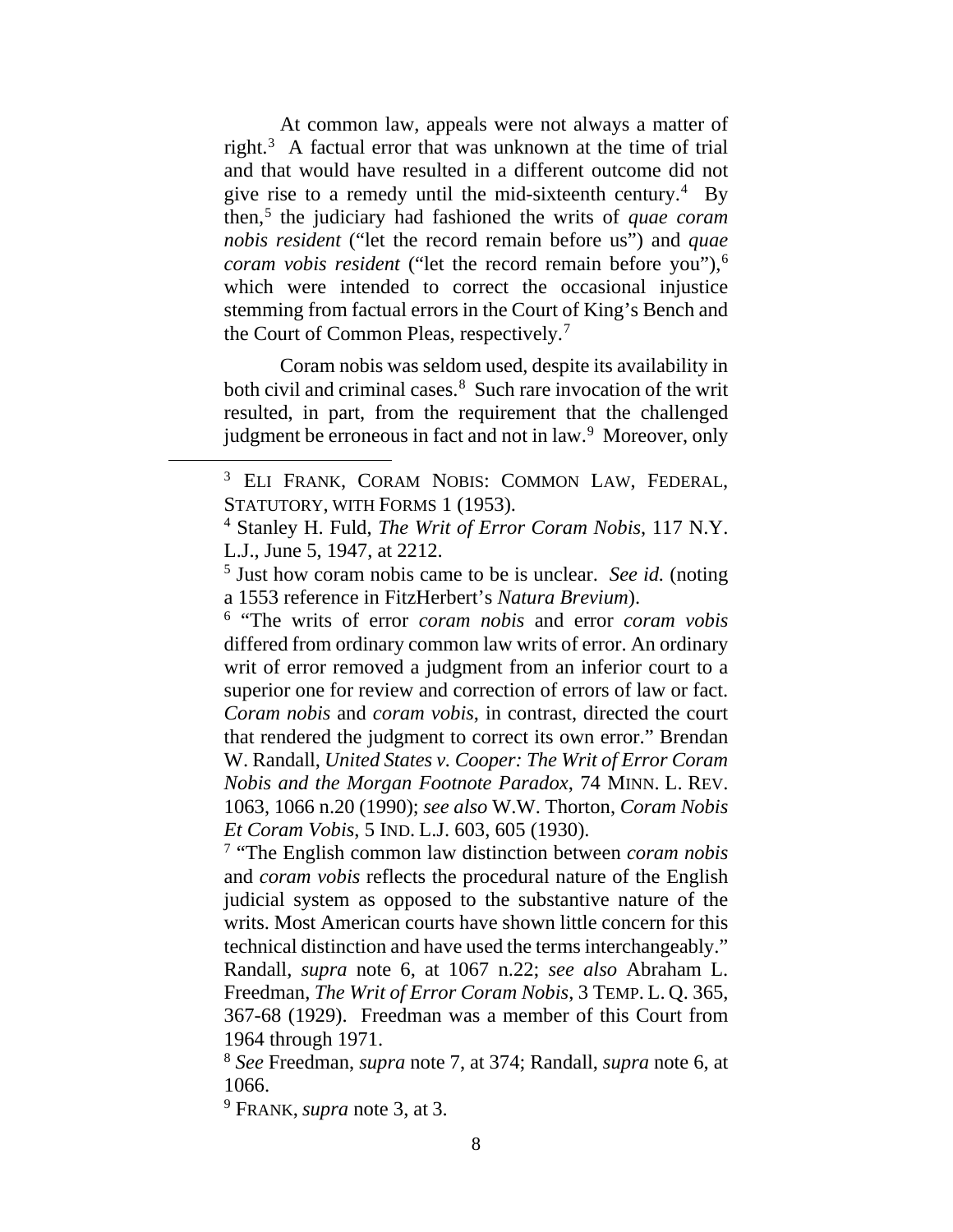"certain facts which affect[ed] the validity and regularity of the legal decision itself" justified issuance of the writ. $^{10}$  By the nineteenth century, the writ of error coram nobis "was hoary with age and even obsolete."<sup>11</sup> Blackstone makes no mention of it in his *Commentaries*, <sup>12</sup> and Holdsworth devotes approximately five lines to the subject.<sup>13</sup> American courts, however, breathed new life into this "hoary" writ.

Coram nobis migrated to the United States with the common law, but it developed a more expansive reach than in England.<sup>14</sup> Although the writ was still available for correcting factual errors that lie outside the record—in both federal and state courts as well as both civil and criminal matters—many courts imported new grounds from equity.15 Still, the writ's utility diminished over time. Other remedies, such as a motion for a new trial or habeas corpus, supplanted it. 16 Some states abandoned coram nobis altogether through statutory schemes

 <sup>10</sup> Freedman, *supra* note 7, at 367. Examples include coverture and the death of a party before judgment. *See id.* at 390-92.

<sup>11</sup> *Anderson v. Buchanan*, 168 S.W.2d 48, 55 (Ky. 1943).

<sup>12</sup> *See* 3 WILLIAM BLACKSTONE, COMMENTARIES \*406 (Thomas M. Cooley ed., 3rd ed. 1884); *see also Pickett's Heirs v. Legerwood*, 32 U.S. 144, 147 (1833); Fuld, *supra* note 4; Morgan Prickett, *The Writ of Error Coram Nobis in California*, 30 SANTA CLARA L. REV. 1, 6 n.18 (1990).

<sup>13</sup> *See* 1 WILLIAM SEARLE HOLDSWORTH, A HISTORY OF ENGLISH LAW 224 (3d ed. 1922).

<sup>14</sup> *See* Daniel F. Piar, *Using Coram Nobis to Attack Wrongful Convictions: A New Look at an Ancient Writ*, 30 N. KY.L.REV. 505, 507 (2003).

<sup>15</sup> *See, e.g.*, *Sanders v. State*, 85 Ind. 318 (1882); *see also* Fuld, *supra* note 4; Piar, *supra* note 14.

<sup>16</sup> *See* Piar, *supra* note 14, at 508-09.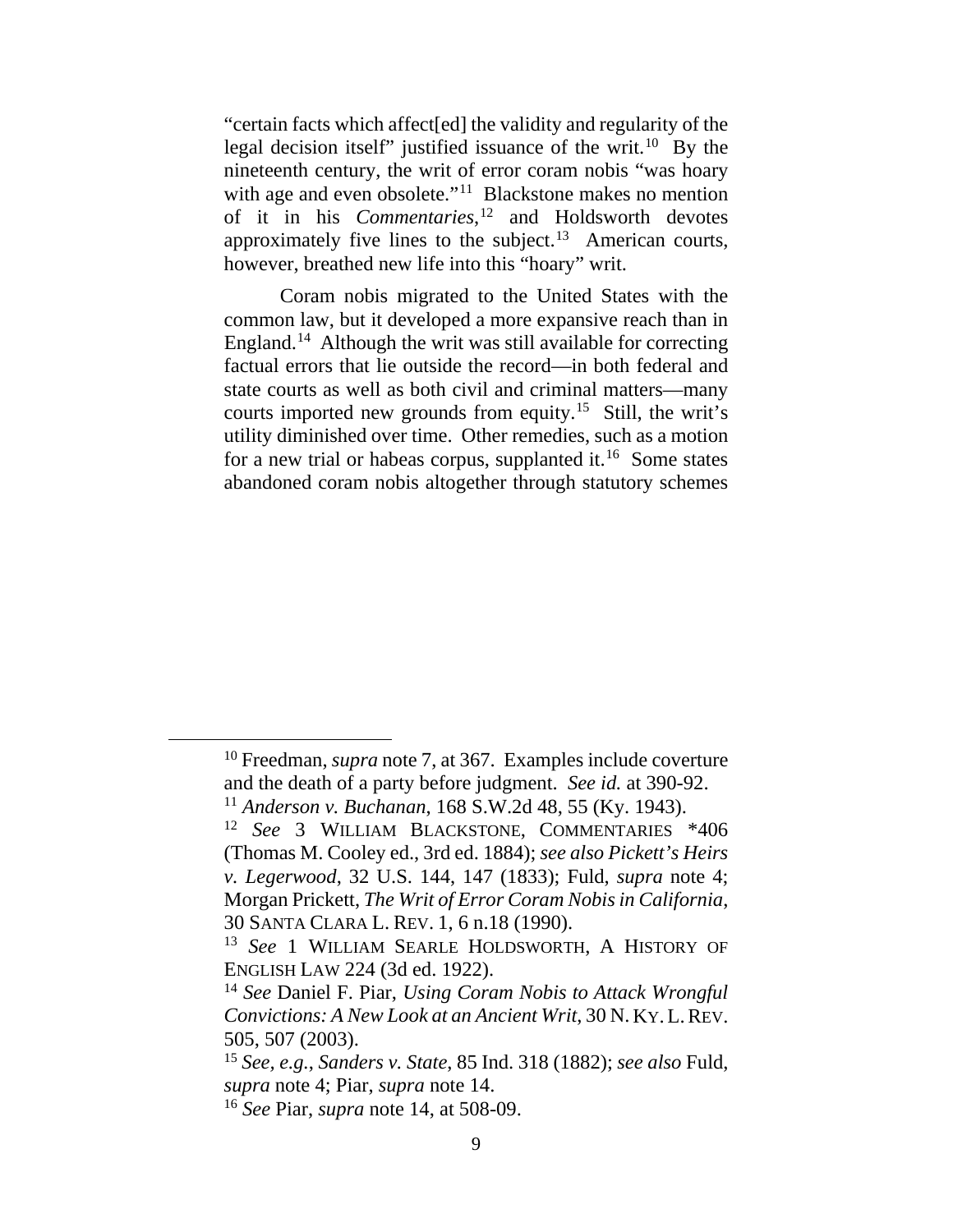for post-conviction litigation, <sup>17</sup> and the Federal Rules of Civil Procedure expressly abolished it in 1948.<sup>18</sup>

As the scope of coram nobis narrowed, some began to question its continued applicability to criminal convictions in federal courts. The Supreme Court reserved judgment on the issue,  $^{19}$  and over time, the courts of appeals became divided.<sup>20</sup> The 1946 promulgation of Rule 35 of the Federal Rules of Criminal Procedure, allowing a district court to correct an illegal sentence at any time, and the enactment of 28 U.S.C. § 2255 in 1948 further undermined the usefulness of coram nobis.21

The writ of error coram nobis was moribund—at least in the federal courts—until the Supreme Court revived and refashioned it in 1954. *See United States v. Morgan*, 346 U.S. 502 (1954). In *Morgan*, the Court held that (1) Rule 60(b) did not abolish coram nobis in criminal contexts, (2) Rule 35 did not render the writ unnecessary, and (3) section 2255 did not replace coram nobis. *Id.* at 505 n.4, 505-06, 510-11. Instead, the Supreme Court stated that the continuing vitality of coram nobis was grounded in the All Writs Act of 1789. *Id.* at 506. The Court also broadened the scope of coram nobis relief beyond that of curing factual errors: the writ's function was to correct errors of the most "fundamental character." *Id.* at 511- 12. Coram nobis became a collateral remedy to correct fundamental errors, whether factual or legal.22

Although the modern contours of coram nobis are broader than at common law, the writ is still limited to

 <sup>17</sup> *See, e.g.*, *Dewey v. Smith*, 230 N.W. 180, 180-81 (Mich. 1930) (*coram vobis* had become obsolete due to statutory methods of correcting errors); *Boyd v. Smyth*, 205 N.W. 522, 523-24 (Iowa 1925) (coram nobis was abolished when omitted in revised statute); *State v. Hayslip*, 107 N.E. 335 (Ohio 1914) (finding that common law writs and pleas are defined by statute).

<sup>18</sup> Fed. R. Civ. P. 60(b) (1946) (effective Mar. 19, 1948).

<sup>19</sup> *See United States v. Mayer*, 235 U.S. 55, 69 (1914).

<sup>20</sup> *See* Randall, *supra* note 6, at 1067 n.26.

<sup>21</sup> *See id.* at 1067-68.

<sup>22</sup> David Wolitz, *The Stigma of Conviction: Coram Nobis, Civil Disabilities, and the Right to Clear One's Name*, 2009 BYU L. REV. 1277, 1286-87 (2009).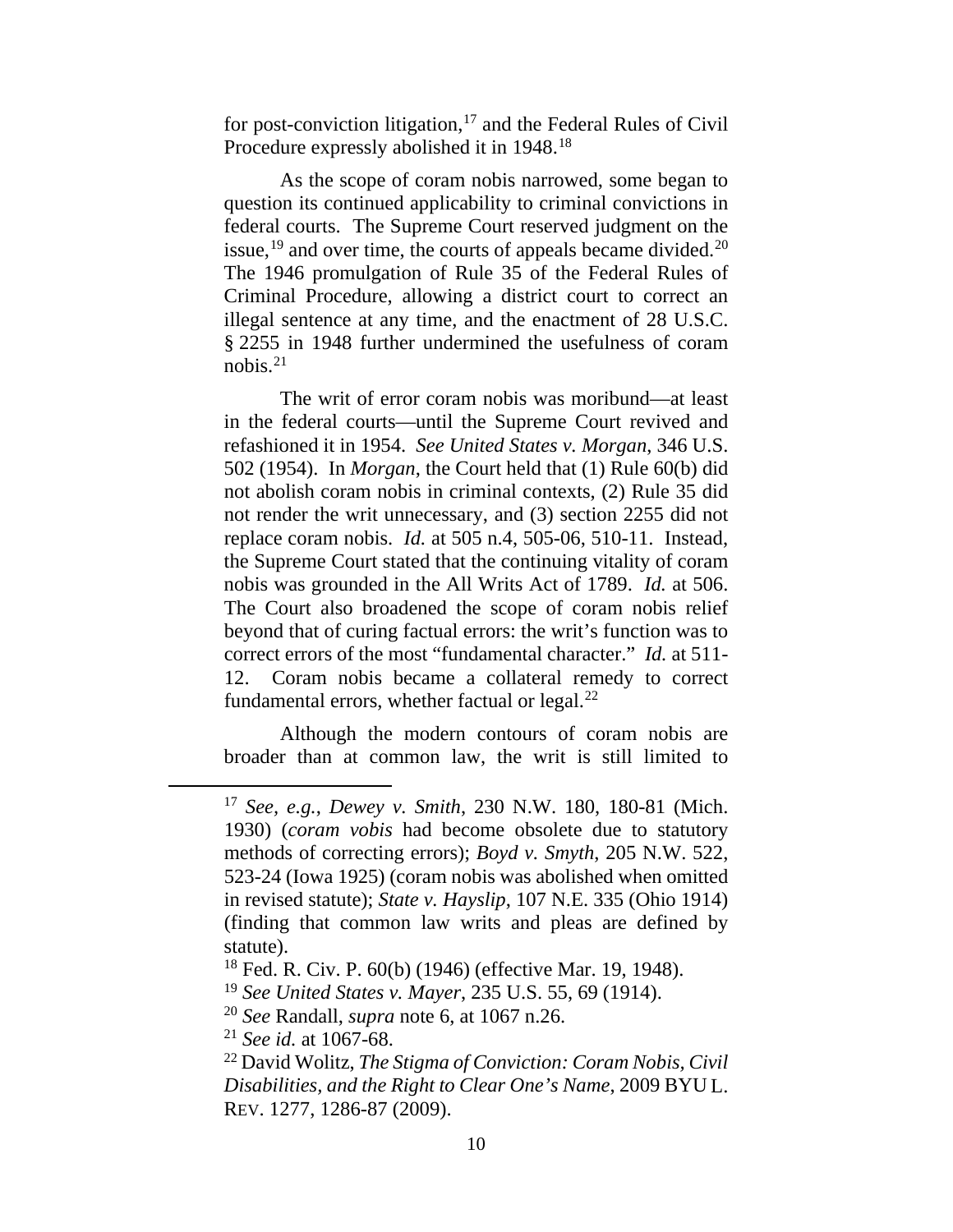"'extraordinary' cases presenting circumstances compelling its use 'to achieve justice.'" *United States v. Denedo*, 556 U.S. 904, 910-11 (2009) (quoting *Morgan*, 346 U.S. at 510). Coram nobis may not issue if alternative remedies, such as habeas corpus, are available. *Denedo*, 556 U.S. at 911; *United States v. Rhines*, 640 F.3d 69, 71 (3d Cir. 2011). 28 U.S.C. § 2255 provides a means to vacate, set aside, or correct a conviction, yet it does not apply if a defendant is no longer in custody. As a residual and interstitial remedy, coram nobis can fill that gap. It provides a means to challenge a federal conviction where a party who is no longer in custody for purposes of § 2255 faces continuing consequences as a result of being convicted. *Rhines*, 640 F.3d at 71; *United States v. Baptiste*, 223 F.3d 188, 189 (3d Cir. 2000); *Chaidez*, 568 U.S. at 345 n.1; *United States v. Stoneman*, 870 F.2d 102, 105-06 (3d Cir. 1989).

"[T]he standard for obtaining [coram nobis] is more stringent than that applicable on direct appeal or in habeas corpus" in recognition of judicial interests in finality and efficiency. *Rhines*, 640 F.3d at 71; *Stoneman*, 870 F.2d at 106. Accordingly, coram nobis relief is limited and seeks out error of the most fundamental character—the kind that renders the proceeding itself irregular and invalid. *Mayer*, 235 U.S. at 69; *see also Morgan*, 346 U.S. at 511 ("[R]eview should be allowed through this extraordinary remedy only under circumstances compelling such action to achieve justice."); *Stoneman*, 870 F.2d at 106 ("The error must go to the jurisdiction of the trial court, thus rendering the trial itself invalid."). "An error which could be remedied by a new trial, such as an error in jury instructions, does not normally come within the writ," *Stoneman*, 870 F.2d at 106 (citing *Mayer*, 235 U.S. at 69 and *United States v. Gross*, 614 F.2d 365, 368 (3d Cir. 1980)), and it is presumed that the prior proceedings were properly conducted. The petitioner has the burden to show otherwise. *Morgan*, 346 U.S. at 512; *United States v. Cariola*, 323 F.2d 180, 184 (3d Cir. 1963). This means that "it is difficult to conceive of a situation in a federal criminal case today where [a writ of *coram nobis*] would be necessary or appropriate." *Carlisle v. United States*, 517 U.S. 416, 429 (1996) (alteration in original) (internal quotation marks and citations omitted).

A distillation of our caselaw establishes five prerequisites for coram nobis relief: the petitioner (1) is no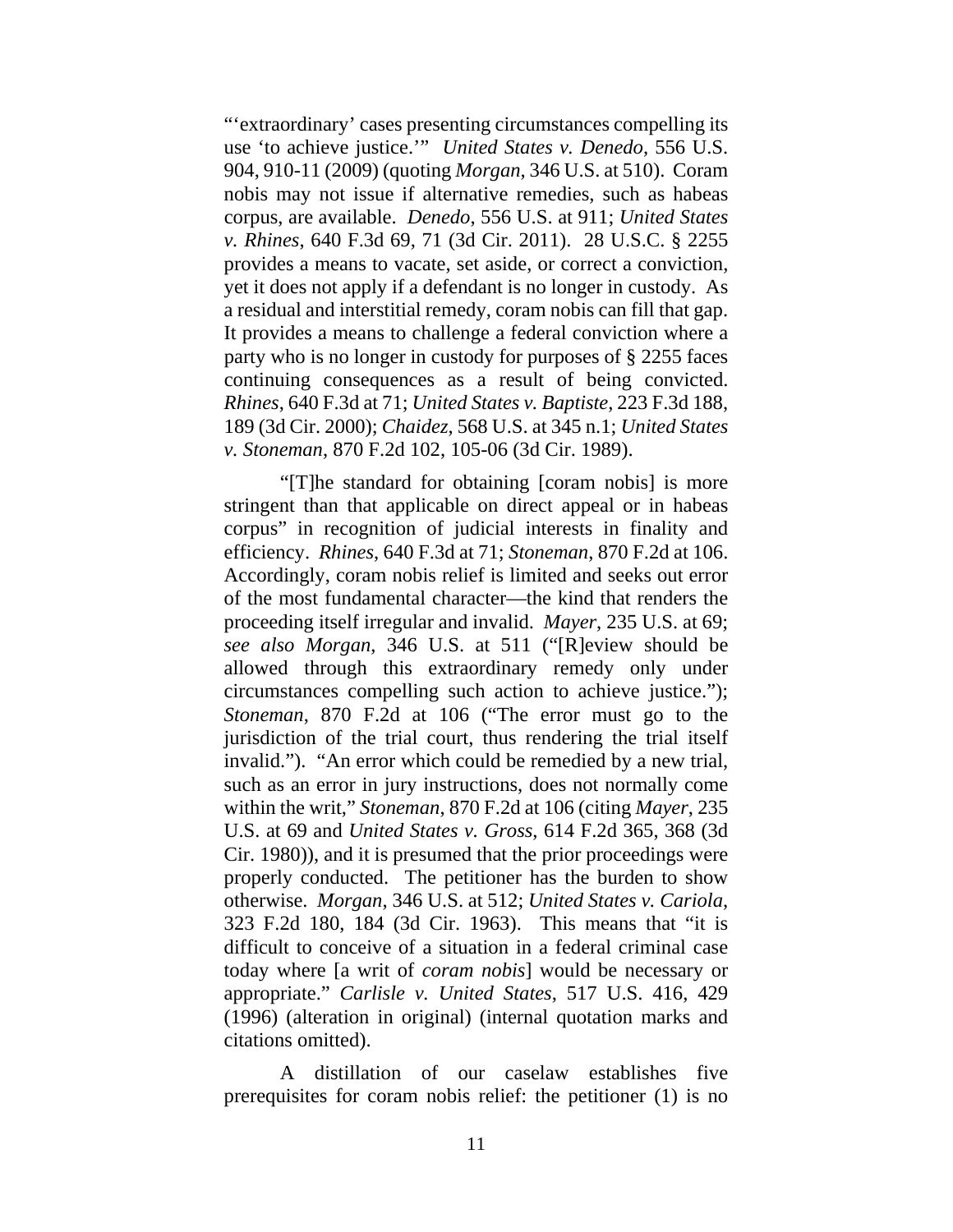longer in custody; (2) suffers continuing consequences from the purportedly invalid conviction; (3) provides sound reasons for failing to seek relief earlier; (4) had no available remedy at the time of trial; and (5) asserted error(s) of a fundamental kind. *See Mendoza v. United States*, 690 F.3d 157, 159 (3d Cir. 2012); *Orocio*, 645 F.3d at 634 n.4; *Rhines*, 640 F.3d at 71; *Stoneman*, 870 F.2d at 105-06. The government concedes that the first two conditions are satisfied. The last three requirements are, however, in dispute.

#### *A. Sound Reasons for Delay*

Coram nobis reflects the tension that so often exists between finality and equity. While the writ has no rigid time limit, our caselaw emphasizes that "[the] 'sound reason' standard is even stricter than that used to evaluate § 2255 petitions" because habeas is generally the exclusive means to collaterally challenge a federal conviction or sentence.23 *See Mendoza*, 690 F.3d at 159.

A defendant seeking to avoid the collateral consequences of a conviction cannot postpone seeking relief until it appears that a collateral consequence is imminent. Still, coram nobis is a "remedy of last resort." *Fleming v. United States*, 146 F.3d 88, 89-90 (2d Cir. 1998). Consistent with these principles, a petitioner is not required to "challenge his conviction at the earliest opportunity"; the writ "only requires [a petitioner] to have sound reasons for not doing so." *United States v. Kwan*, 407 F.3d 1005, 1014 (9th Cir. 2005).

Yet the more time that elapses between a party's conviction and his petition for coram nobis, the less likely it becomes that sound reasons exist. We have previously found delays of less than five years untimely. *See, e.g.*, *Mendoza*, 690 F.3d at 159-60 (four-year delay in bringing ineffective assistance of counsel claim was unjustified, even though immigration law was unsettled). Legal ambiguity is also not a sound reason for delay. *Id.* at 160. It may be that the diligent pursuit of administrative remedies qualifies as a sound reason, but we have yet to address that question. *See Kwan*, 407 F.3d at 1013-14; *Kovacs v. United States*, 744 F.3d 44, 54 (2d Cir.

<sup>&</sup>lt;sup>23</sup> We do not address whether the failure to pursue  $\S$  2255 relief constitutes a procedural default barring coram nobis relief.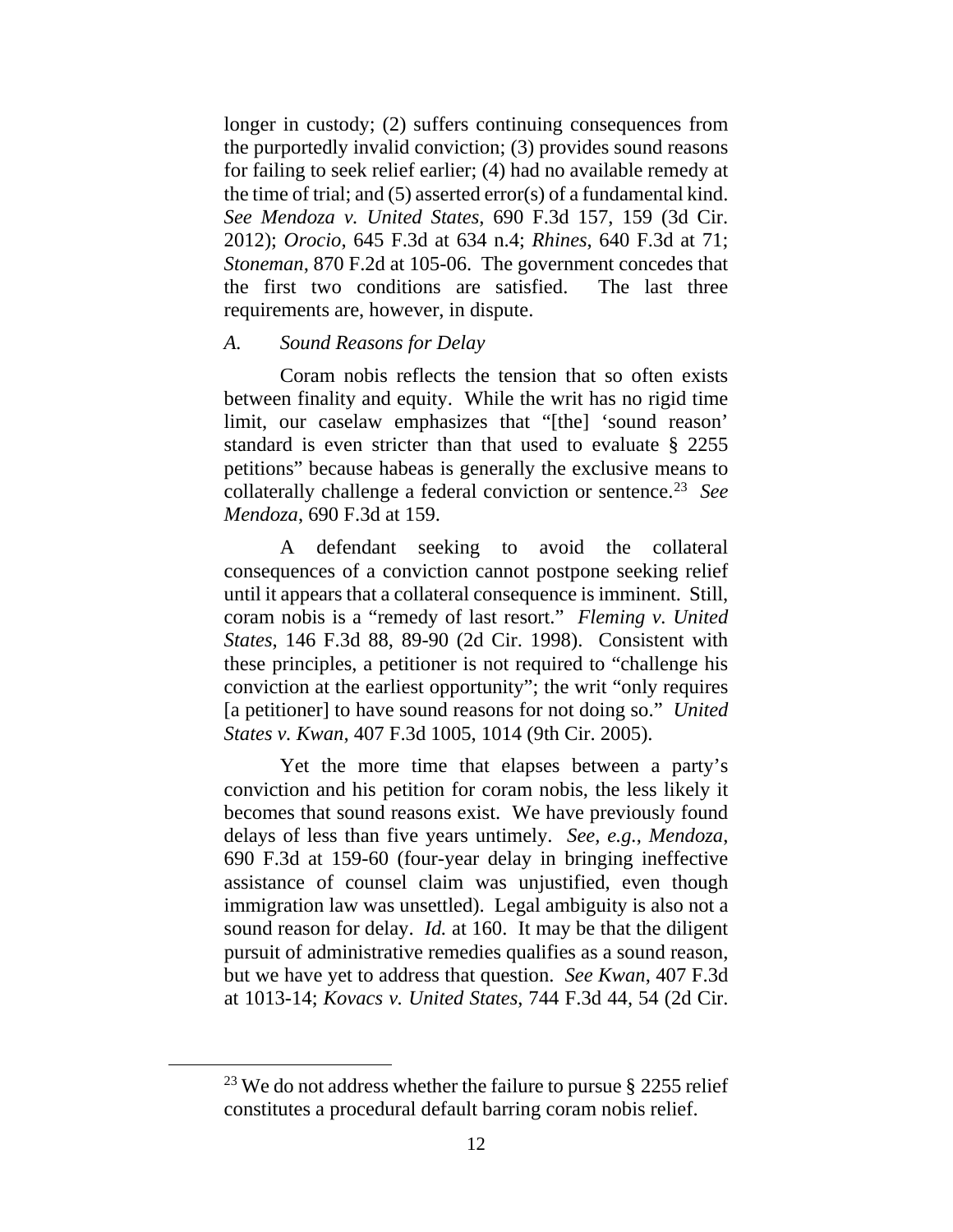2014). Given the nature of coram nobis, we must adapt the principle of timeliness to the facts before us.

## *B. No Available Remedy at the Time of Trial*

We have not previously elaborated on the requirement that there was no available remedy at the time of trial, but we can say that it focuses on whether a party was unable to make certain arguments at trial or on direct appeal. *See Mendoza*, 690 F.3d at 159; *Stoneman*, 870 F.2d at 106.

#### *C. Fundamental Error*

The fifth prerequisite is two-pronged: there must be an error, and the error must be fundamental. The identification and assertion of "error" is *sine qua non* of all appellate adjudication, but "fundamental error," within the context of coram nobis, is unique. The term "fundamental" refers to "defect[s] which inherently result[] in a complete miscarriage of justice."24 *United States v. Woods*, 986 F.2d 669, 676 (3d Cir. 1993) (quoting *Davis v. United States*, 417 U.S. 333, 346 (1974)). Errors that can be remedied through a new trial do not usually fall within the writ. *Rhines*, 640 F.3d at 71. Instead, the defects must completely undermine the jurisdiction of the court, rendering the trial itself invalid. *Id*. Coram nobis is therefore generally inappropriate when an alternative remedy is available. *Id*.

Because a new trial can correct faulty jury instructions, such errors will not typically qualify as fundamental. *Id.* However, instructions that result in a conviction on a charge based on activity that is lawful are fundamentally erroneous. *See Stoneman*, 870 F.2d at 105, 107-08; *United States v. McClelland*, 941 F.2d 999, 1002-03 (9th Cir. 1991); *United States v. Mandel*, 862 F.2d 1067, 1075 (4th Cir. 1988). *Stoneman*, a case where the jury heard both correct and incorrect instructions, held that "[a]n error in the jury instructions—when a valid conviction could have been had under different instructions . . .—is not the sort of fundamental defect that produces a complete miscarriage of justice." 870 F.2d at 108 (alteration in original) (quoting *United States v. Keane*, 852 F.2d 199, 205 (7th Cir. 1988)). Ineffective assistance of counsel, by contrast, is normally considered

<sup>&</sup>lt;sup>24</sup> As coram nobis affords an additional layer of review, the standard for relief may be higher than for other remedies.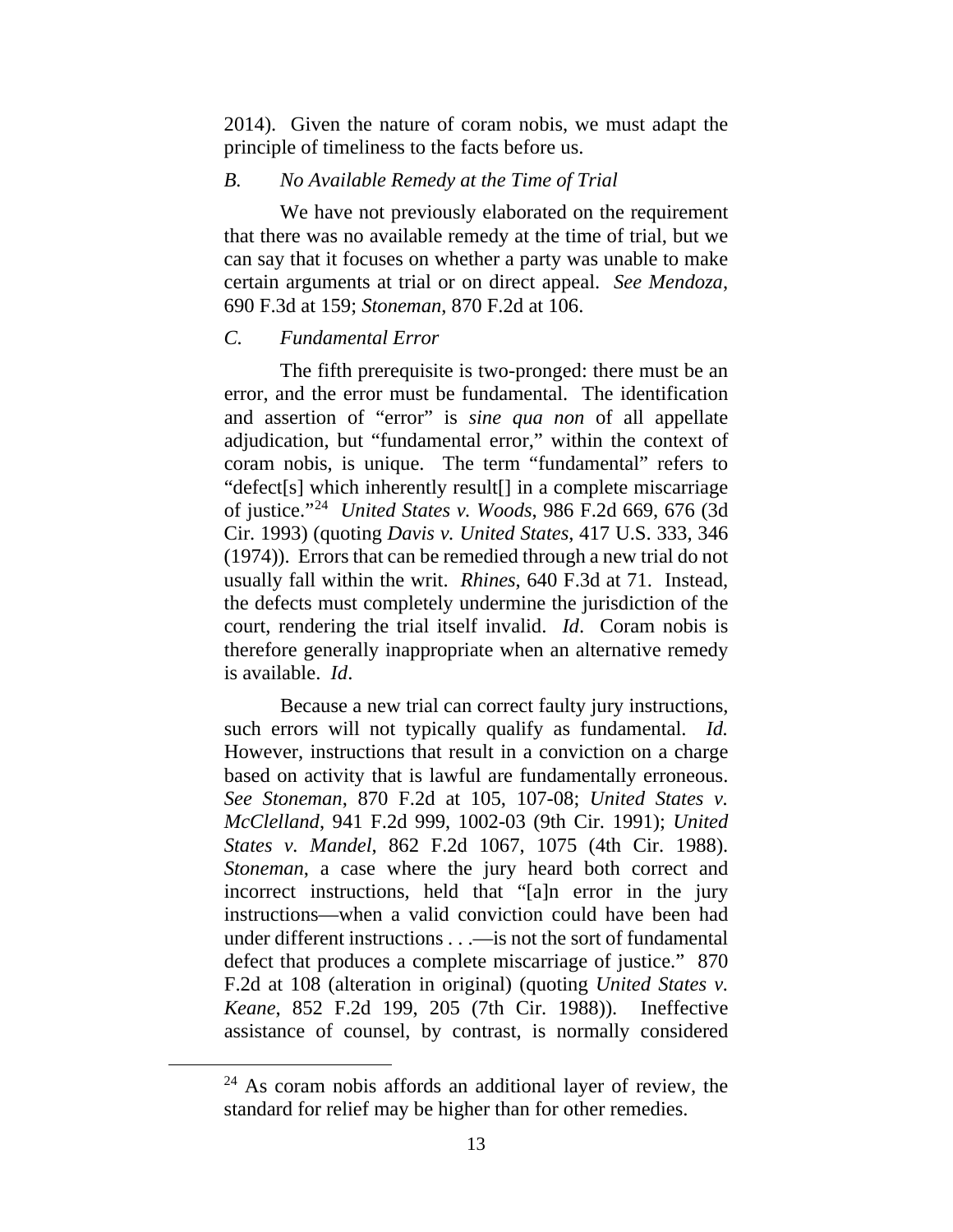"fundamental." *See United States v. Rad–O–Lite of Phila., Inc.*, 612 F.2d 740, 744 (3d Cir. 1979) (The writ is available to "persons not held in custody [to] attack a conviction for fundamental defects, such as ineffective assistance of counsel.").

#### **IV**

On appeal, Ragbir offers numerous reasons why he waited nearly ten years<sup>[25](#page-14-0)</sup> before seeking a writ of coram nobis: [26](#page-14-1) while incarcerated, a criminal defense attorney told him that nothing could be done to challenge his conviction; he did not discover his trial attorney's purported errors until 2006; after being taken into immigration custody, he focused on challenging his removal rather than his conviction; he was exhausting his administrative remedies; his jury instruction arguments were unavailable until after 2010's *Skilling* decision and 2011's *Global-Tech* ruling; his ineffective assistance of counsel claims were not ripe until after *Padilla v. Kentucky* in 2010 and *Lafler v. Cooper* and *Missouri v. Frye* in 2012; and he promptly filed a coram nobis petition after being informed that challenges to his criminal conviction could not be heard administratively. None of these reasons excuse Ragbir's delay.

First, this Court does not apply a timeliness standard for coram nobis that is forgiving of delay and dilatoriness. *See Mendoza*, 690 F.3d at 159. Though Ragbir claims he was unaware of the immigration consequences of his sentencing stipulation until 2006, from that time forward he knew that the underlying conviction needed to be challenged. Yet he waited another six years before taking any action to collaterally challenge his conviction. During those six years, Ragbir chose to pursue administrative remedies rather than coram nobis relief. He offers no acceptable explanation for why he did not seek both forms of relief concurrently. Furthermore, Ragbir's pursuit of administrative remedies cannot constitute a sound reason for delay since the immigration relief he seeks is

<span id="page-14-0"></span> $25$  Ten years passed from direct appeal in 2002 until his first coram nobis petition in 2012.

<span id="page-14-1"></span><sup>&</sup>lt;sup>26</sup> The government's timeliness argument does not rely on the five years (2012–17) that elapsed between Ragbir's first coram nobis petition and the current iteration.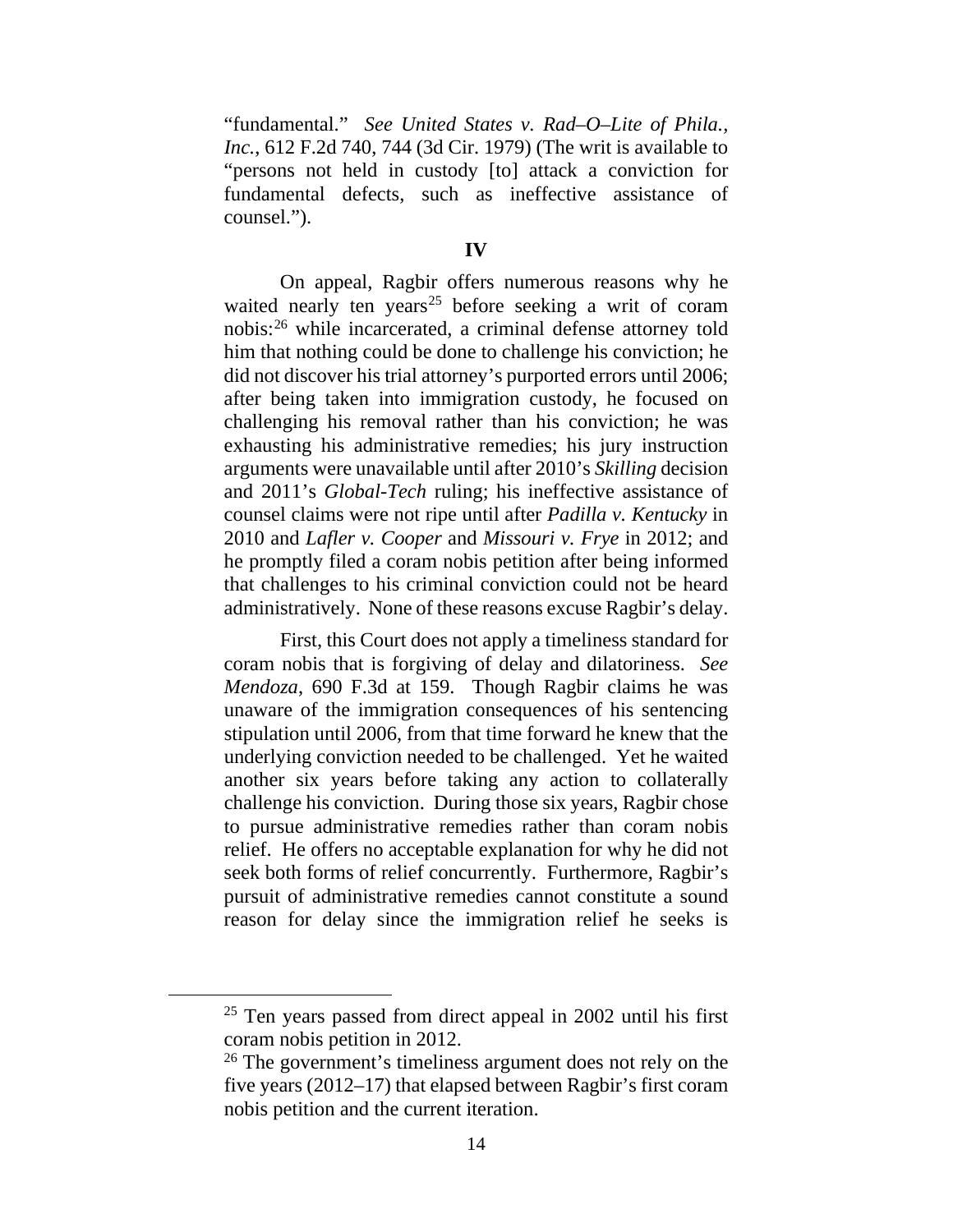dependent upon a successful collateral challenge to his underlying conviction.<sup>[27](#page-15-0)</sup>

Second, Ragbir mistakenly believes that his jury instruction arguments were unavailable until 2010 and  $2011$ .<sup>[28](#page-15-1)</sup> He admits that, at the time of his trial, caselaw already existed addressing willful blindness and "dishonesty type language." He claims, however, that our precedent was ambiguous before *Skilling* and *Global-Tech*. That claim is unavailing: we have rejected the

In 2002, appellate counsel failed to object to the improper willful blindness jury instruction, despite trial counsel's preservation of this claim, and despite Mr. Ragbir's insistence that his attorney look into the issue of the jury instructions. JA125 ¶ 10; JA345.

We have previously considered one-sentence footnotes insufficient to preserve an issue on appeal. *See, e.g.*, *McBride v. Superintendent, SCI Houtzdale*, 687 F.3d 92, 95 n.5 (3d Cir. 2012) ("[Petitioner] only references this colloquy in a footnote in his opening brief, and therefore has failed even to adequately raise the issue before us."); *United States v. DeMichael*, 461 F.3d 414, 417 (3d Cir. 2006) ("An issue is waived unless a party raises it in its opening brief, and for those purposes a passing reference to an issue will not suffice to bring that issue before this court." (citation omitted)).

Footnote seven also references two parts of the joint appendix. J.A. 125 ¶ 10 includes a statement from Ragbir's coram nobis affidavit asserting that appellate counsel failed to litigate the issue of willful blindness without providing an explanation for this failure. J.A. 345 is a copy of Ragbir's direct appeal brief, containing no arguments addressing willful blindness. Absent from footnote seven is any assertion of ineffective assistance of appellate counsel. Any ineffectiveness claim regarding appellate counsel is therefore waived.

<span id="page-15-1"></span><span id="page-15-0"></span> $^{27}$  Ragbir asked the BIA to assess the validity of his conviction, but it refused, stating that the issues surrounding his conviction needed to be raised in the federal courts. *In re Ravidath Lawrence Ragbir*, No. A044 248 862 (B.I.A. May 15, 2012).  $^{28}$  As to appellate counsel's failure to raise willful blindness on appeal, Ragbir's opening brief addresses the issue in a single footnote. Footnote seven states in its entirety: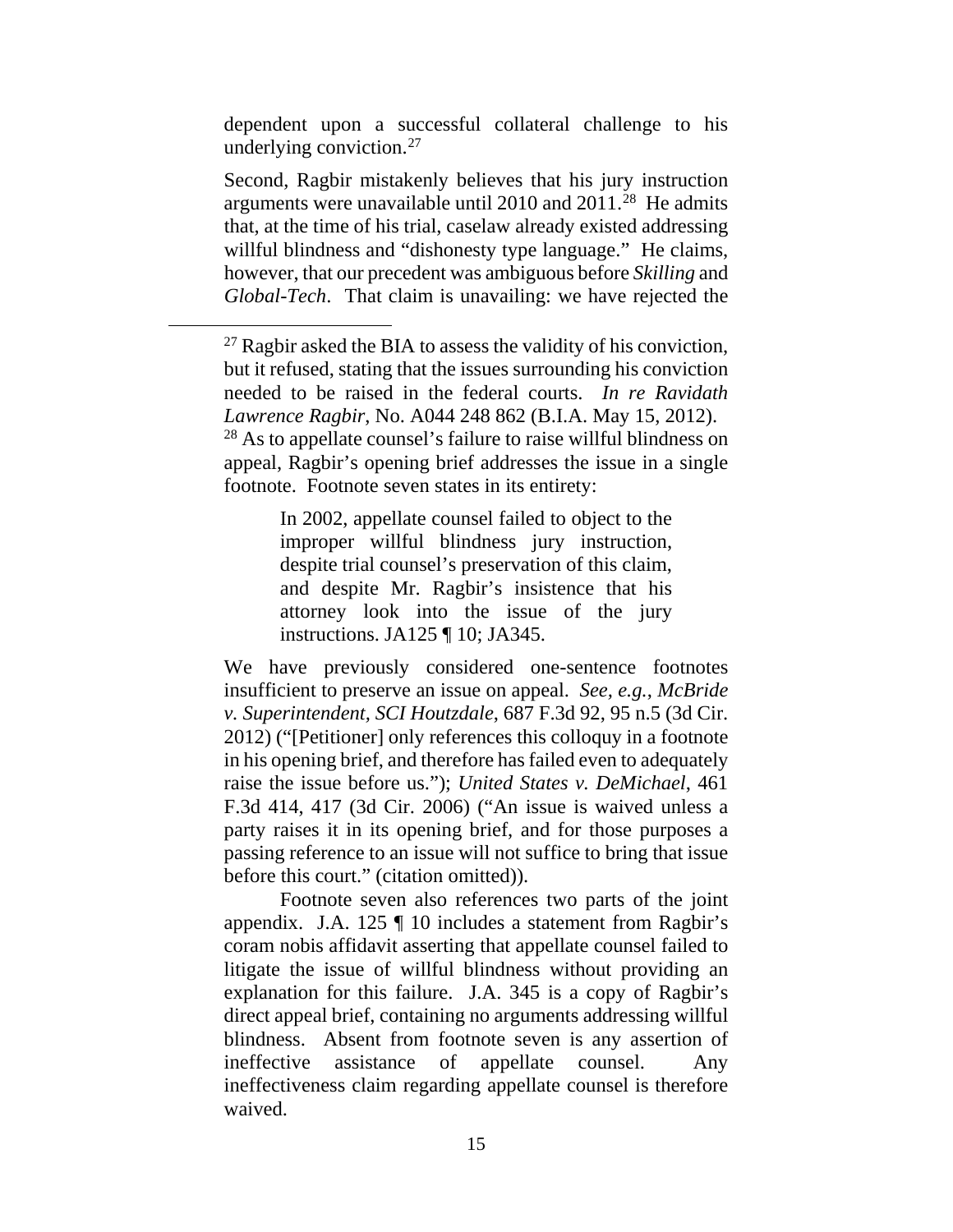notion that ambiguity in the law justifies "a delay in filing a coram nobis petition."[29](#page-16-0) *Mendoza*, 690 F.3d at 160. What matters is whether a claim can be reasonably raised.

<span id="page-16-0"></span> $^{29}$  Even if legal ambiguity constituted a sound reason for delay, we do not perceive any opacity in our caselaw. Ragbir argues that our caselaw prevented him from addressing willful blindness at trial or on appeal because (1) *Global-Tech* was not decided until 2011 and (2) this Circuit did not previously recognize the distinction between subjective and objective knowledge that *Global-Tech* articulates. We disagree.

*Global-Tech* did not promulgate a new test; rather, it stated already settled law. 563 U.S. at 769 n.9 (citing *United States v. Stadtmauer*, 620 F.3d 238, 257 (3d Cir. 2010)). Although *Stadtmauer* was decided ten years after Ragbir's trial, it cites two examples of Third Circuit precedent accurately describing the "subjective awareness" element of willful blindness before Ragbir's direct appeal. *See, e.g.*, *United States v. Wert-Ruiz*, 228 F.3d 250, 255 (3d Cir. 2000); *United States v. Caminos*, 770 F.2d 361, 365 (3d Cir. 1985) (indicating that a willful blindness charge must "make clear that the defendant himself was subjectively aware of the high probability of the fact in question, and not merely that a reasonable man would have been aware of the probability").

The "deliberate avoidance" prong was also clear law within this Circuit by 1995. *See United States v. Hayden*, 64 F.3d 126, 133 & n.11 (3d Cir. 1995) (finding that knowledge can be imputed where a defendant deliberately avoided learning a fact but not where a defendant was "merely negligent or reckless in failing to realize the unlawfulness of his actions"); *see also Wert-Ruiz*, 228 F.3d at 255. We perceive no ambiguity in our caselaw. Yet even if a lack of clarity existed, Ragbir could have reasonably argued at trial or on appeal that the willful blindness instruction was erroneous.

Ragbir also asserts that he was unable to bring his scheme or artifice to defraud claim prior to 2010's *Skilling* decision, which narrowed honest-services fraud. However, *Skilling* is inapposite because Ragbir was not convicted under an honest-services fraud theory. And even if he had been, *Skilling* would not be determinative. Ragbir acknowledges that at the time of his trial and appeal caselaw existed criticizing "dishonesty type language." *See, e.g.*, *United States v. Panarella*, 277 F.3d 678, 698 (3d Cir. 2002). As a result,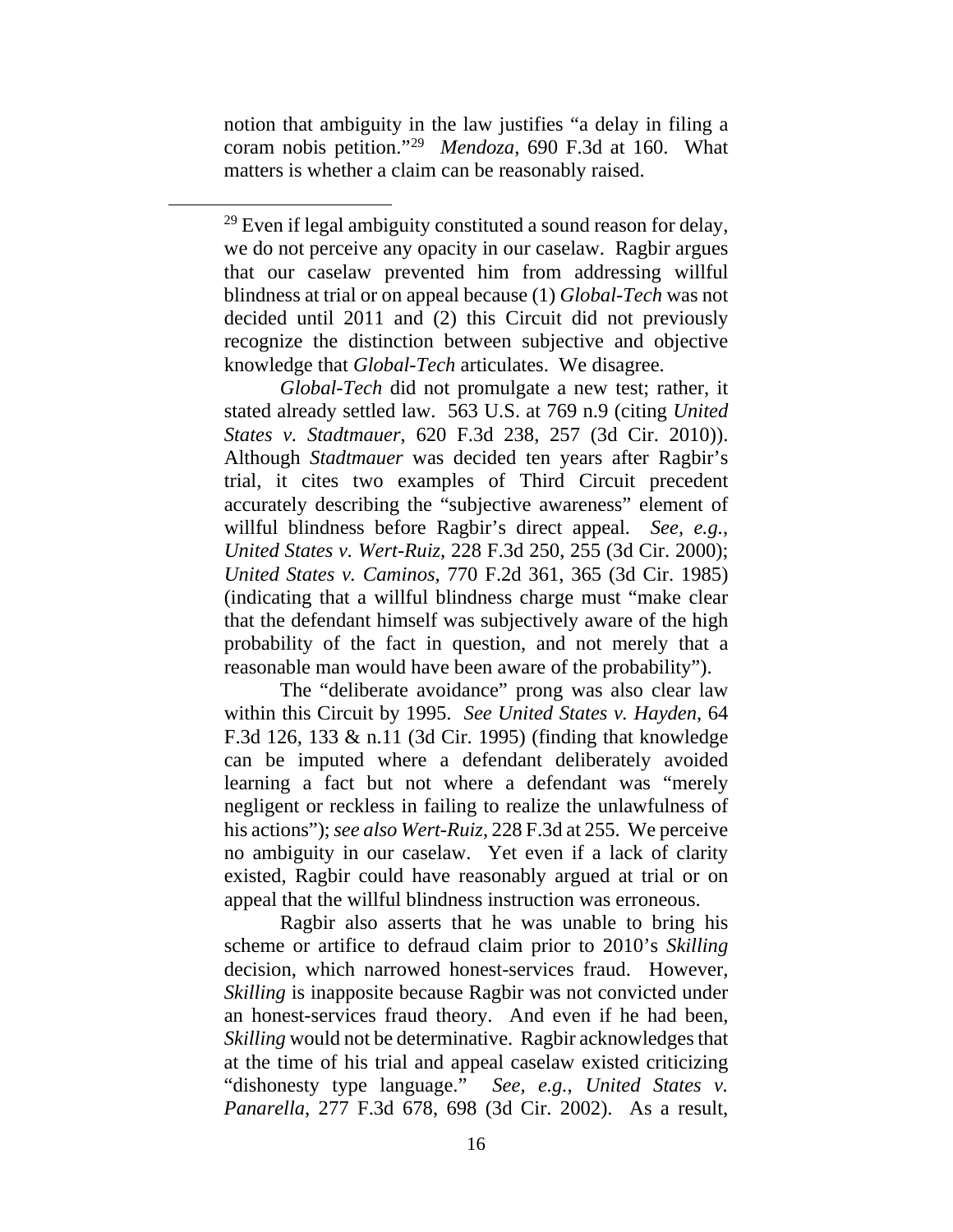Third, Ragbir could have brought his ineffective assistance of counsel claims at least six years earlier. Counsel's alleged failures to adequately investigate the  $loss^{30}$  $loss^{30}$  $loss^{30}$ and obtain expert testimony<sup>[31](#page-17-1)</sup> were actionable by 2006, if not on direct appeal. Ragbir could have also raised his affirmative misadvice argument by 2006. [32](#page-17-2) *Lafler* and *Frye* do not justify

<span id="page-17-0"></span> $\overline{a}$ 

Ragbir could have reasonably asserted that the scheme or artifice to defraud instruction was flawed. Whether our caselaw was still evolving is of no moment: if a claim can be reasonably made, then legal ambiguity is not a sound reason for delay.

<sup>30</sup> *See Strickland v. Washington*, 466 U.S. 668, 690-91 (1984) (finding "counsel has a duty to make reasonable investigations or to make a reasonable decision that makes particular investigations unnecessary").

<span id="page-17-1"></span><sup>31</sup> *See, e.g.*, *Jacobs v. Horn*, 395 F.3d 92, 109 (3d Cir. 2005) (evaluating claim of ineffective assistance of counsel for failure to introduce expert testimony); *Raley v. Ylst*, 470 F.3d 792, 799-801 (9th Cir. 2006) (addressing whether failure to present expert testimony constituted ineffective assistance of counsel); *Horsley v. Alabama*, 45 F.3d 1486, 1493-96 (11th Cir. 1995) (determining that failure to present expert psychological witness did not amount to ineffective assistance of counsel); *Spencer v. Murray*, 18 F.3d 229, 231-36 (4th Cir. 1994) (discussing whether failure to secure expert witness was ineffective assistance of counsel); *Bruns v. Thalacker*, 973 F.2d 625, 628-29 (8th Cir. 1992) (examining whether lack of expert testimony constituted ineffective assistance of counsel); *St. Louis v. Carroll*, 429 F. Supp. 2d 701, 710-11 (D. Del. 2006) (holding that failure to obtain expert testimony was not ineffective assistance of counsel); *Venezia v. United States*, 884 F. Supp. 919, 923-24 (D.N.J. 1995) (reviewing claim of ineffective assistance of counsel for failure to present expert testimony).

<span id="page-17-2"></span><sup>32</sup> Several cases would have supported a pre-*Padilla* misadvice claim. *See, e.g.*, *Kwan*, 407 F.3d 1005; *United States v. Couto*, 311 F.3d 179 (2d Cir. 2002); *Downs-Morgan v. United States*, 765 F.2d 1534 (11th Cir. 1985); *United States v. Shaw*, No. 03- 6759, 2004 WL 1858336 (E.D. Pa. Aug. 11, 2004); *United States v. Khalaf*, 116 F. Supp. 2d 210 (D. Mass. 1999).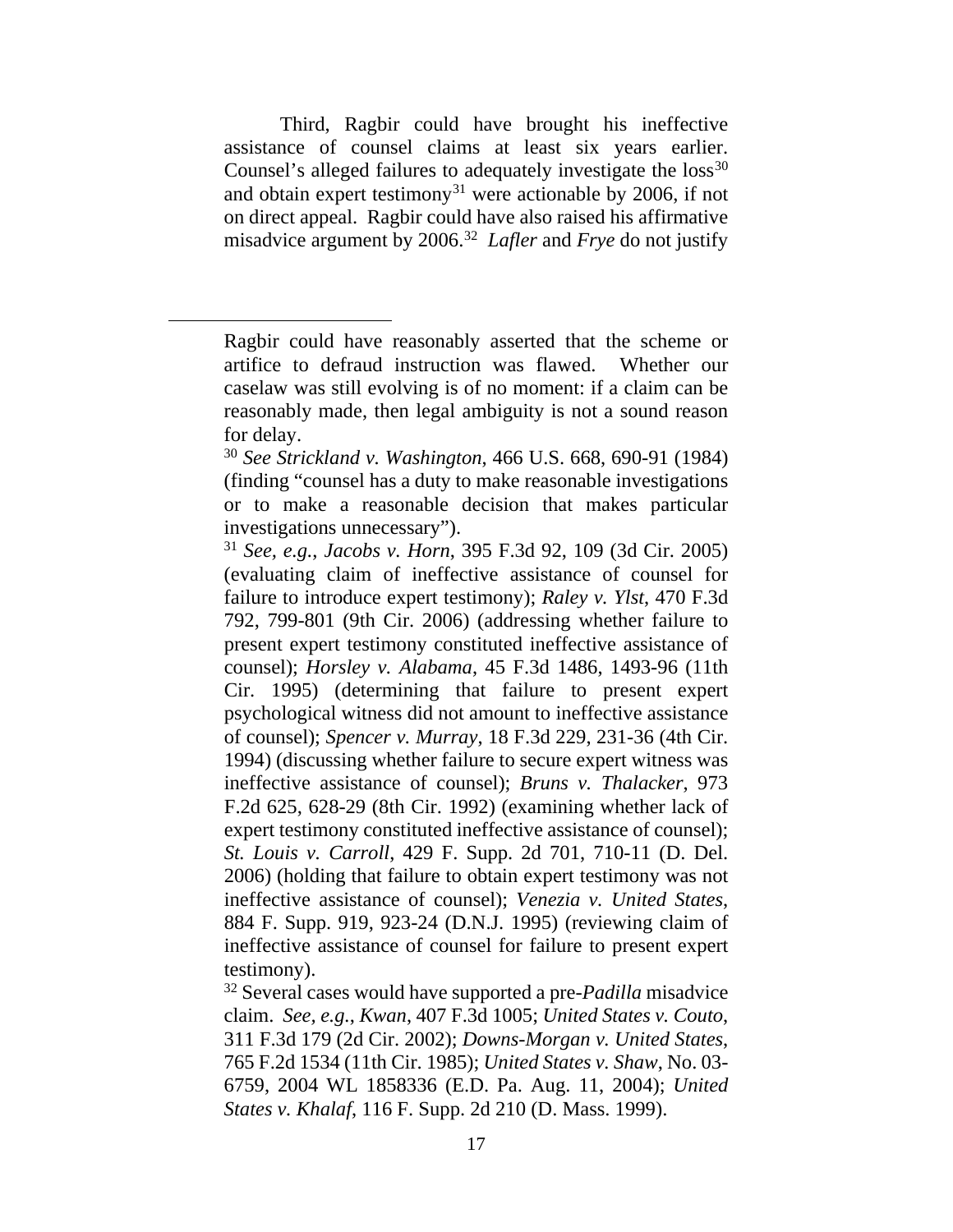Ragbir's delay since they adopted previously established law.<sup>[33](#page-18-0)</sup> Thus, sufficient caselaw already existed such that Ragbir could have reasonably brought his ineffective assistance of counsel claims much earlier. *Mendoza*, 690 F.3d at 160.

Fourth, the allegedly vague "scheme or artifice to defraud" instruction was fair game on direct appeal or soon afterward. [34](#page-18-1) In *United States v. Panarella*, we acknowledged that the breadth of the term "fraud" in federal statutes may raise concerns regarding "notice of criminality." 277 F.3d at 698. We also observed, in *United States v. Leahy*, the increasing criticism in the courts of the formulation of fraud in federal statutes. 445 F.3d 634, 649-51 (3d Cir. 2006) (citing *Panarella*, 277 F.3d at 698; *Matter of EDC, Inc.*, 930 F.2d 1275, 1281 (7th Cir. 1991); *United States v. Holzer*, 816 F.2d 304, 309 (7th Cir. 1987)). Based on this caselaw, we conclude there was no sound reason for failing to raise this issue in 2002 or 2006.

Fifth, considerations of finality, judicial efficiency, and potential prejudice towards the government—if a new trial or re-sentencing is ordered—also counsel against concluding there were sound reasons for delay.[35](#page-18-2) After examining our caselaw and the record before us, we conclude that Ragbir had the ability to bring all his claims at least six years before his

<span id="page-18-0"></span> <sup>33</sup> *Lafler v. Cooper*, 566 U.S. 156, <sup>164</sup> (2012) (citing *United States v. Rodriguez Rodriguez*, 929 F.2d 747, 753 n.1 (1st Cir. 1991) (per curiam); *United States v. Gordon*, 156 F.3d 376, 380-381 (2d Cir. 1998) (per curiam); *United States v. Day*, 969 F.2d 39, 43-45 (3d Cir. 1992); *Beckham v. Wainwright*, 639 F.2d 262, 267 (5th Cir. 1981); *Julian v. Bartley*, 495 F.3d 487, 498-500 (7th Cir. 2007); *Wanatee v. Ault*, 259 F.3d 700, 703- 704 (8th Cir. 2001); *Nunes v. Mueller*, 350 F.3d 1045, 1052- 1053 (9th Cir. 2003); *Williams v. Jones*, 571 F.3d 1086, 1094- 1095 (10th Cir. 2009) (per curiam); *United States v. Gaviria*, 116 F.3d 1498, 1512-1514 (D.C. Cir. 1997) (per curiam)).

<span id="page-18-1"></span> $34$  Contrary to Ragbir's assertion, there was a remedy available for his vagueness claims on direct review. *See Panarella*, 277 F.3d at 698.

<span id="page-18-2"></span><sup>35</sup> Ragbir, who has already served his sentence, does not address how a new trial or resentencing, which could theoretically result in an increased penalty, would comport with the double jeopardy clause.